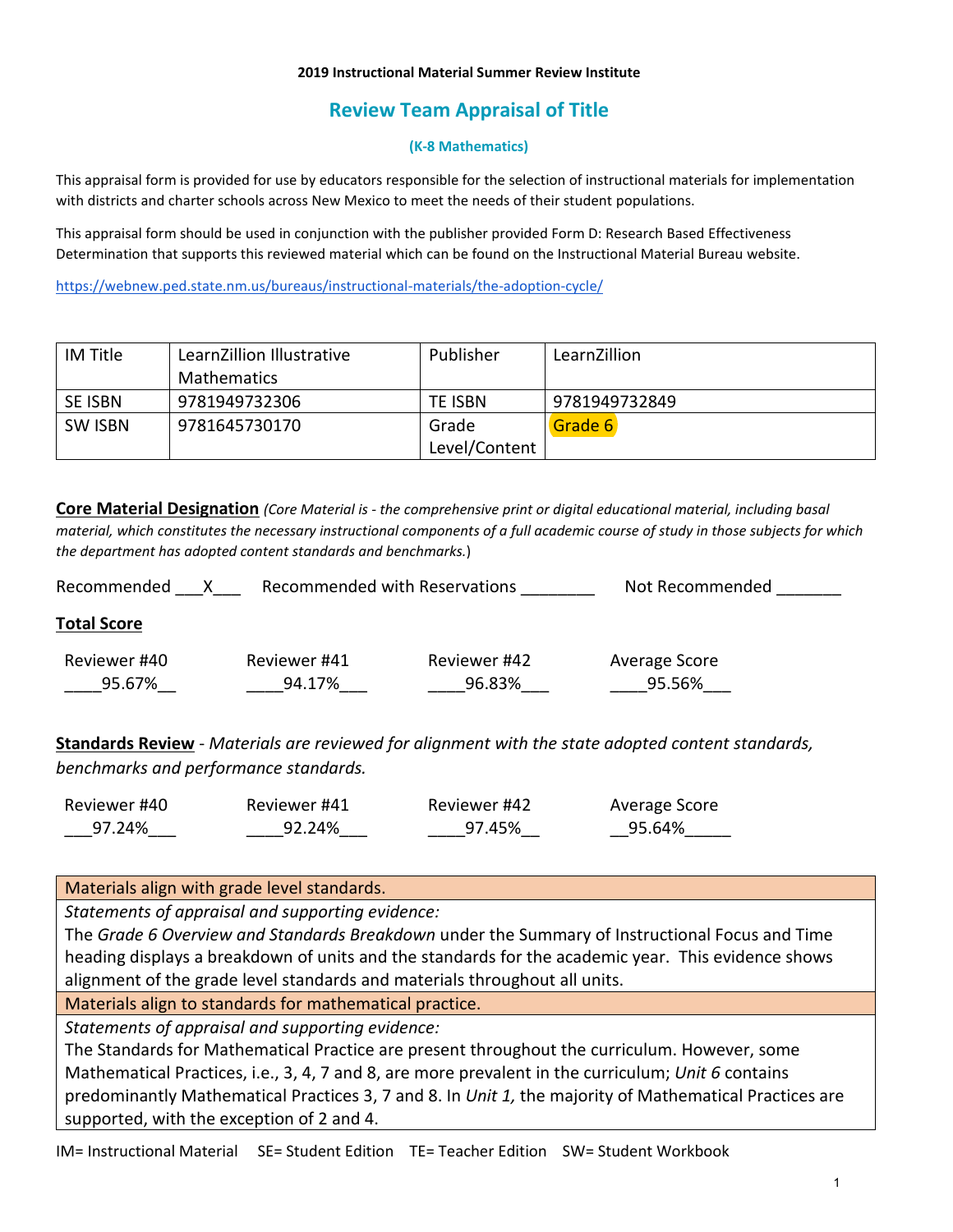Materials show aspects of rigor.

*Statements of appraisal and supporting evidence:*

The materials show a balance of conceptual understanding, procedural skill and fluency, and application of mathematics throughout all of the units and all standards. *TE Grade 6 Unit 3, Lessons 11 and 13 and TE Grade 6 Unit 6, Lessons 14 and 15 Student Practice Problems* are four of a multitude of examples.

**Math Content Review** - *Materials are reviewed for relevant criteria pertaining to the support for teachers and students in the specific reviewed content area.*

| Reviewer #40 | Reviewer #41 | Reviewer #42 | Average Score |
|--------------|--------------|--------------|---------------|
| 96.43%       | 100.00%      | 100.00%      | 98.81%        |

Materials are consistent with grade level content, supporting the intent of the delivery and understanding of mathematics.

*Statements of appraisal and supporting evidence:*

Materials meet this criteria. The curriculum contains many opportunities for students to have high quality mathematical discourse throughout the entirety of the lessons. Instructional strategies assist the teacher and the curriculum contains numerous references of possible misconceptions students might have, coupled with questions that can help in alleviating the misconceptions. Examples include a Number Talk as a warm up activity (*Unit 2 Lesson 6.1*), as well as in the TE, *Lesson Plan Notes and Activity Synthesis, Unit 2, Lesson 6.1*.

Materials support student learning of mathematics.

*Statements of appraisal and supporting evidence:*

Lessons typically include opportunities for the teacher to facilitate high-quality mathematical discourse with the students. *Teacher Notes,* contain guidance for all levels of students.

TE, 6.3, *Synthesis: Building Expressions, Card 19,* lesson and teaching notes provides the students the opportunity to explain their thinking using mathematical models and the teachers are provided guiding questions and suggestions for implementation.

**All Content Review** - *Materials are reviewed for relevant criteria pertaining to the support for teachers and students in the material regarding the progression of the standards, lesson structure, pacing, assessment, individual learners and cultural relevance.*

| Reviewer #40 | Reviewer #41 | Reviewer #42 | Average Score |
|--------------|--------------|--------------|---------------|
| 91.46%       | 98.17%       | 94.51%       | 94.71%        |

Materials are consistent with the progressions in the standards.

*Statements of appraisal and supporting evidence:*

Materials meet this criteria. Each unit contains a *Unit Narrative* that explains the progression of the standards from mid-elementary grades through middle school grades, as seen in *Unit 2, Narrative*.

Materials foster coherence through connections at a single grade, where appropriate and required by the standards.

*Statements of appraisal and supporting evidence:*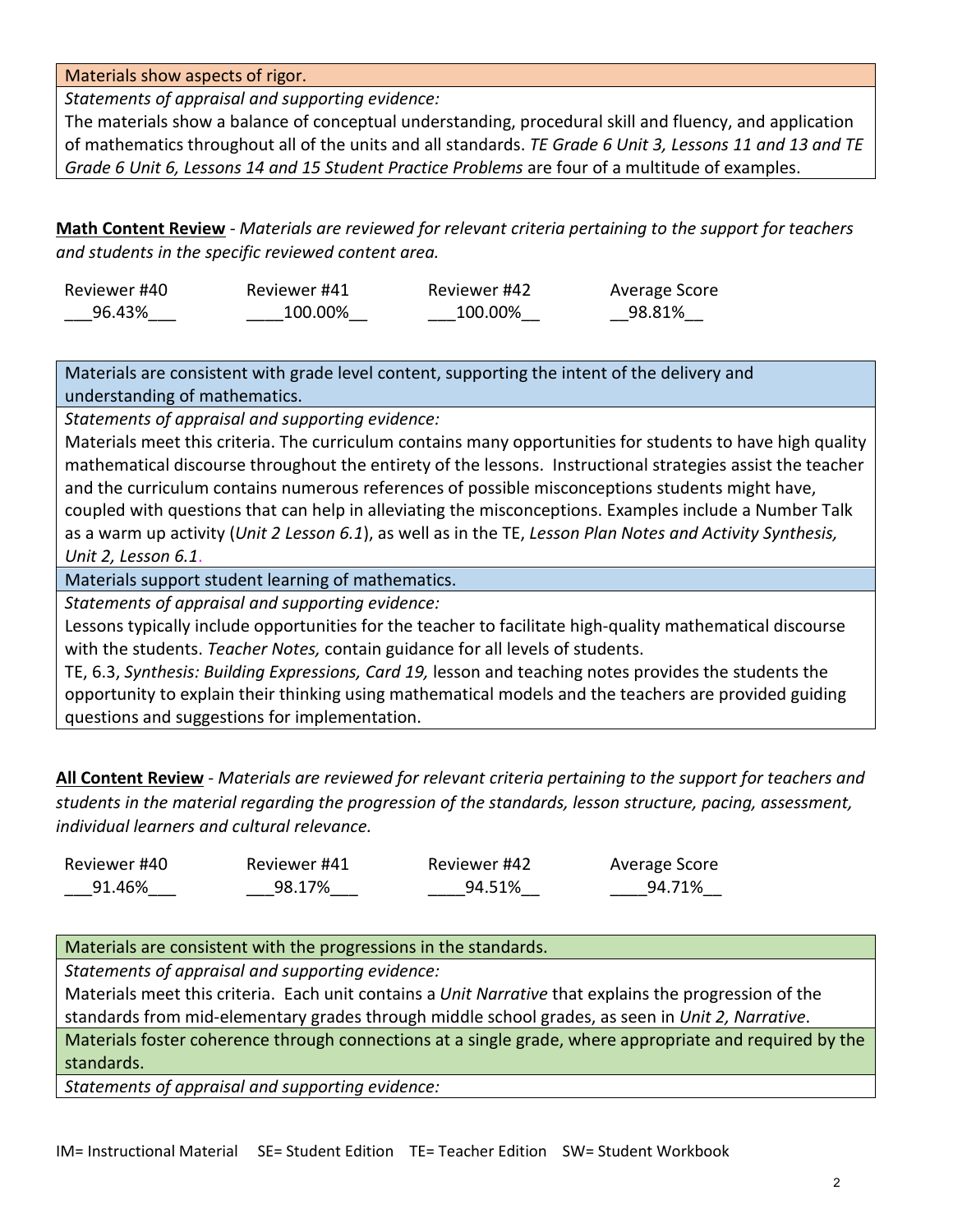Materials meet this criteria. Curriculum contains 133 required lessons and 24 optional lessons, found in the *Summary of Instructional Focus and Time.* Standards are threaded together, allowing for more coverage of standards in less time (see *Standards by Lesson)*.

Materials are well designed and take into account effective lesson structure and pacing.

*Statements of appraisal and supporting evidence:*

All lessons are structured in the same format, from warm-ups, through lesson activities, and ending with a cool-down or activity synthesis. *The Digital Curriculum Guide* gives a *Typical Lesson* page which shows the composition of each unit in appropriately structured and paced lessons. The curriculum includes an online and print version glossary and digital access to lessons for absent students who have missed lessons.

Materials offer teachers resources and tools to collect ongoing data about student progress on the standards.

*Statements of appraisal and supporting evidence:*

Lessons include monitoring templates which allows the teacher to record/monitor the progress of individual students through activities. Templates are tables that contain anticipated answers/strategies and blank spaces to record unanticipated strategies (*Unit 1, Lesson 4, Activity 2).*

Materials give all students extensive opportunities and support to explore key concepts.

*Statements of appraisal and supporting evidence:*

All students are provided with opportunities for extra practice or extension problems and have access to revisit lessons if needed. At the end of each lesson, there is a *cool down* to use as a formative assessment to determine any additional supports that students may need. The *Curriculum Guide: Monitoring Progress* page gives additional suggestions to assess student progress.

Materials support effective use of technology to enhance student learning. Digital materials are accessible and available in multiple platforms.

*Statements of appraisal and supporting evidence:*

Materials meet this criteria. Numerous lessons throughout the curriculum contain digital applets to enhance student conceptual understanding, such as found in *Unit 2, Lesson 4, "Turning Green" activity*. Digital materials are accessible and available in multiple platforms, e.g., *Technical and Troubleshooting*  section in the "Help" tab.

Materials can be easily customized for individual learners.

*Statements of appraisal and supporting evidence:*

Teachers are able to customize problem sets for individual learners using the *Quick Assign* button. Curriculum contains printable versions of the problems in the digital applets that are embedded in the curriculum, and found under the "Additional Materials" tab. Students are able to work with the hard copy of a problem or make use of the digital applet for additional support as needed.

Materials take into account cultural perspectives.

*Statements of appraisal and supporting evidence:*

Generally, the material takes into account cultural perspectives. The curriculum uses numerous culturally diverse names in real-world problems and provides lessons in which open-ended questions allow students to bring in aspects of their own cultures and experiences, e.g., *Unit 8 Lesson 1: "Got Data?"* One lesson references the tallest building in the world, The Burj Khalifa, in *Unit 3, Lesson 1*, (which is found in a country other than the USA), Hyperion, and the Statue of Liberty. The characters represented in pictures show different ethnicities and even physical disabilities. The inclusion of specific cultures related to the Southwestern United States is lacking.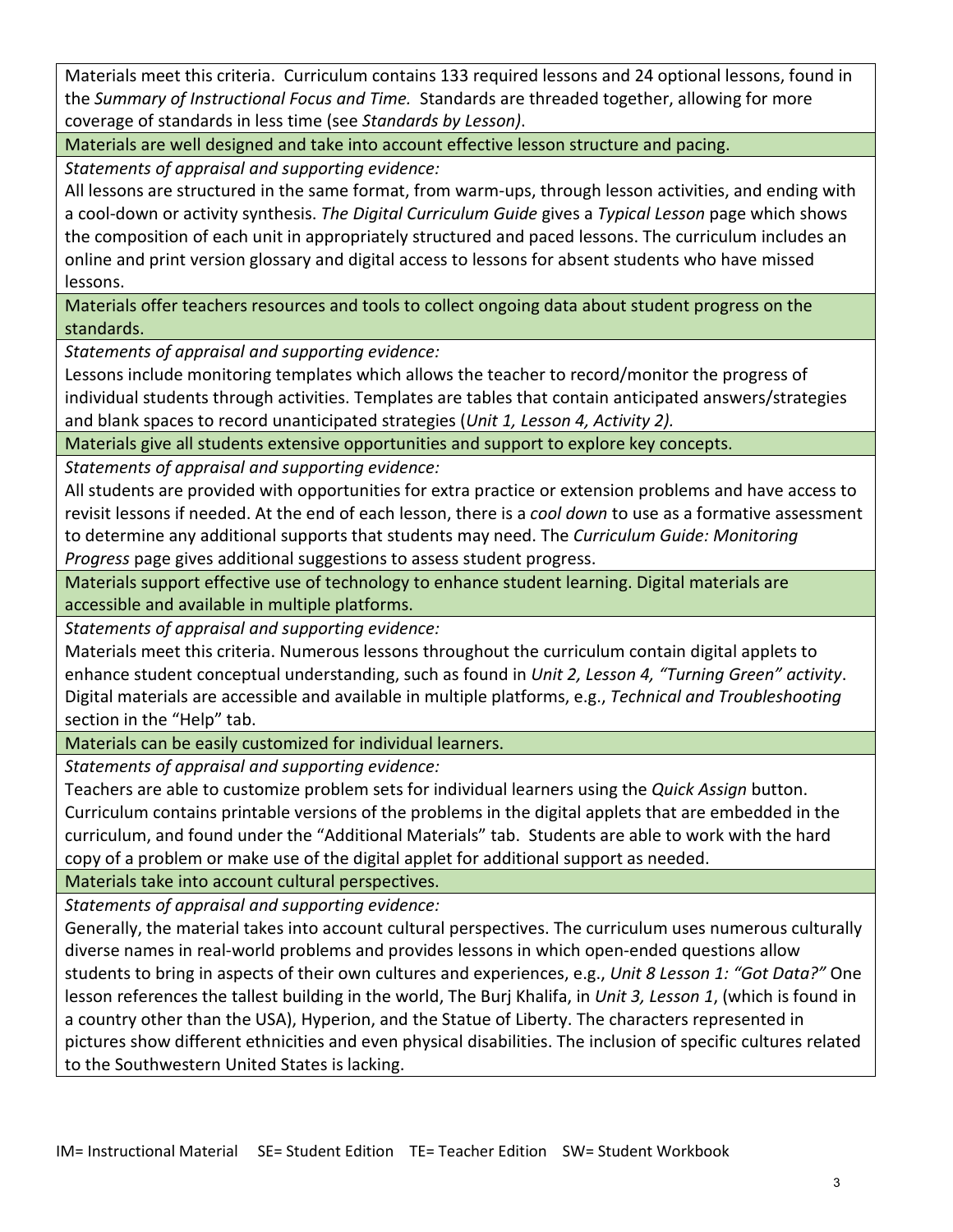**Reviewer Professional Summation** - *These materials are reviewed by Level II and Level III educators from across New Mexico. The reviewers have brought their knowledge, experience and expertise into the review of these materials. They offer here their individual summary of the material as a whole.* 

Reviewer #40 background and experience: *Level II teacher, 20 years' experience teaching middle school math in a rural, culturally diverse district in New Mexico; Trained instructional coach for 4 years; 2 years as director of school's math program* 

*Professional summary of material:*

Overall, the lessons and assessments show very strong alignment with the standards and progress in an effective sequence, explaining connections to prior knowledge and content. The Mathematical Practices and the Aspects of Rigor are interwoven throughout all units and all content standards.

There are numerous supports for teachers in regard to content, ELL and SPED students, instructional strategies that are engaging and support all of the Standards for Mathematical Practice, and that includes Mathematical Language Routines and references to the specific standards used. Very little outside support or supplemental materials will be needed for teachers or students with this curriculum.

Reviewer #41 background and experience: Level II teacher from a very small district in central New Mexico. Thirteen years' experience teaching grades 7-12. Extensive PD with Common Core State Standards and Mathematical Practices.

*Professional summary of material:*

This curriculum is thoughtfully written with the content building upon itself in a logical way. It has supports for ELL, struggling learners, and SPED students throughout the lessons. The MLR (mathematical language routines) make it easy for teachers to incorporate language into the mathematics curriculum. There are multiple forms of assessment available to teachers for all parts of the unit, from the beginning to the end of each lesson, coupled with mid-unit and end-of-unit assessments. There are strategies built into each lesson so that teachers can give students many options for solving problems. This curriculum will probably not need any supplementation. Both digital and print options are available and are equally accessible for teachers and students.

Reviewer #42 background and experience: Level III teacher, 9 years of teaching grades 7-8 at a small district in New Mexico, with 5 years of training in Common Core State Standards in Mathematics and the Standards of Mathematical Practices.

*Professional summary of material:*

The digital format of this curriculum integrates technology that enhances conceptual understanding, application, and student interest wonderfully. The structure of each lesson is well-planned out with a basic set-up and enough variation to hold student and teacher interest. Embedded throughout each lesson are instructional supports for a range of learners; e.g., ELL, visually impaired, slow processing, and fine motor skills impaired. Common misconceptions are also noted with question guidance to eliminate potential misconceptions and to provide for high-quality mathematical discourse. Standards are integrated together, allowing for more content to be covered in a shorter amount of time. There is a balance between mathematical problems and real-world context. Material is available in both digital and print formats. Print formats do not take away from the level of quality of the material.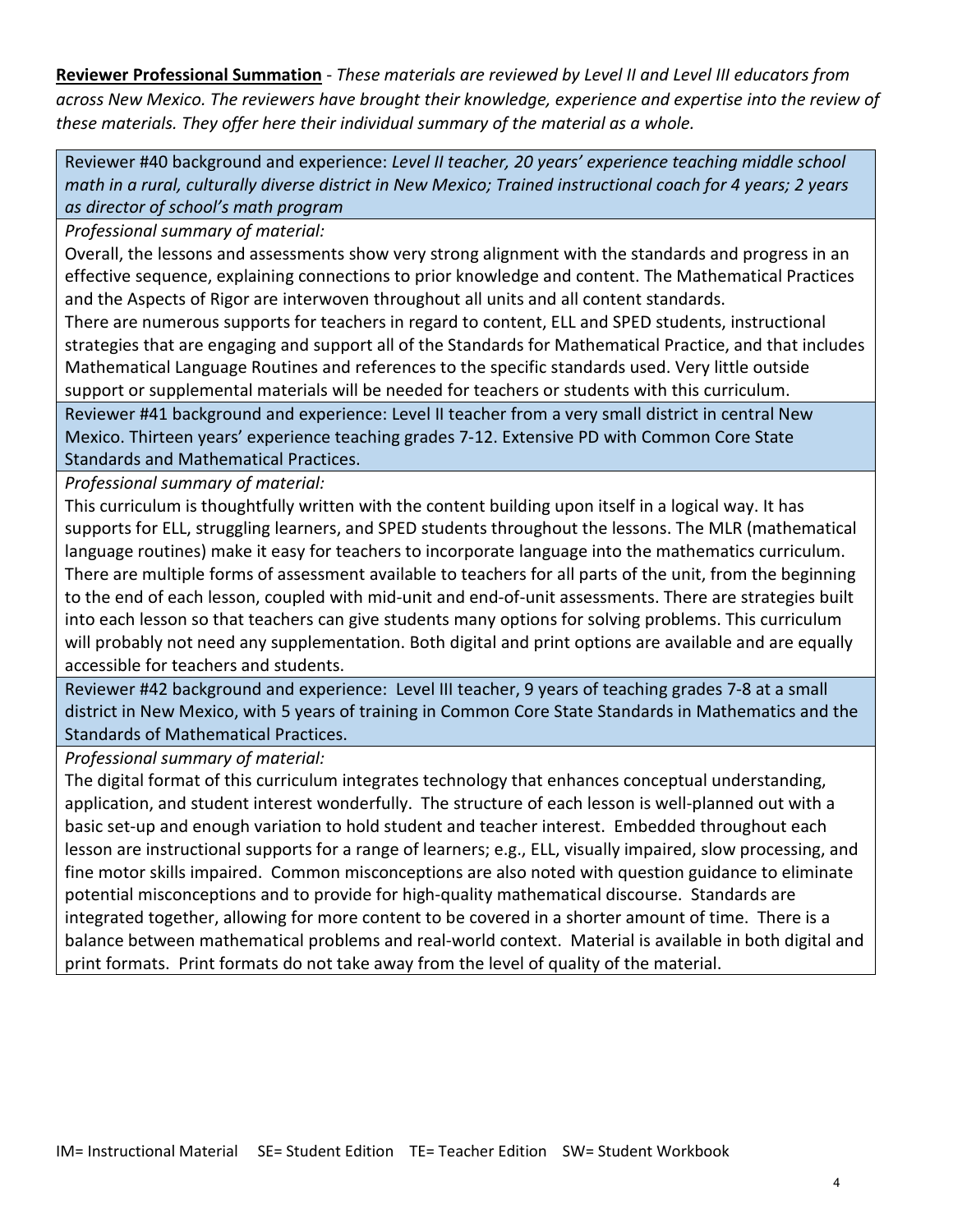#### **2019 Instructional Material Summer Review Institute**

# **Review Team Appraisal of Title**

#### **(K-8 Mathematics)**

This appraisal form is provided for use by educators responsible for the selection of instructional materials for implementation with districts and charter schools across New Mexico to meet the needs of their student populations.

This appraisal form should be used in conjunction with the publisher provided Form D: Research Based Effectiveness Determination that supports this reviewed material which can be found on the Instructional Material Bureau website.

<https://webnew.ped.state.nm.us/bureaus/instructional-materials/the-adoption-cycle/>

| IM Title       | LearnZillion Illustrative | Publisher     | LearnZillion  |
|----------------|---------------------------|---------------|---------------|
|                | <b>Mathematics</b>        |               |               |
| <b>SE ISBN</b> | 9781949732313             | TE ISBN       | 9781949732856 |
| <b>SW ISBN</b> | 9781645730187             | Grade         | Grade 7       |
|                |                           | Level/Content |               |

**Core Material Designation** *(Core Material is - the comprehensive print or digital educational material, including basal material, which constitutes the necessary instructional components of a full academic course of study in those subjects for which the department has adopted content standards and benchmarks.*)

| Recommended        |              | Recommended with Reservations | Not Recommended |
|--------------------|--------------|-------------------------------|-----------------|
| <b>Total Score</b> |              |                               |                 |
| Reviewer #40       | Reviewer #41 | Reviewer #42                  | Average Score   |
| 92.83%             | 96.50%       | 93.67%                        | 94.33%          |
|                    |              |                               |                 |

**Standards Review** - *Materials are reviewed for alignment with the state adopted content standards, benchmarks and performance standards.*

| Reviewer #40 | Reviewer #41 | Reviewer #42 | Average Score |
|--------------|--------------|--------------|---------------|
| 91.05%       | 96.10%       | 92.85%       | 93.33%        |

Materials align with grade level standards.

*Statements of appraisal and supporting evidence:*

The curriculum is aligned well with the grade level standards. The *Summary of Instructional Focus and Tim*e breaks the curriculum into units and identifies the cluster of standards for each unit. Every unit begins with a *Pre-Unit Diagnostic Assessment* that covers foundational standards from prior years.

Materials align to standards for mathematical practice.

*Statements of appraisal and supporting evidence:*

Standards for Mathematical Practice are evident throughout all units. They are naturally integrated as part of the daily instructional routines throughout all the lessons, not just additions to the lessons. Lesson plans identify both grade-level standards and mathematical practices addressed (*Unit 4, Lesson 12: 7.RP.A.3, MP1, MP6, MP7*).

IM= Instructional Material SE= Student Edition TE= Teacher Edition SW= Student Workbook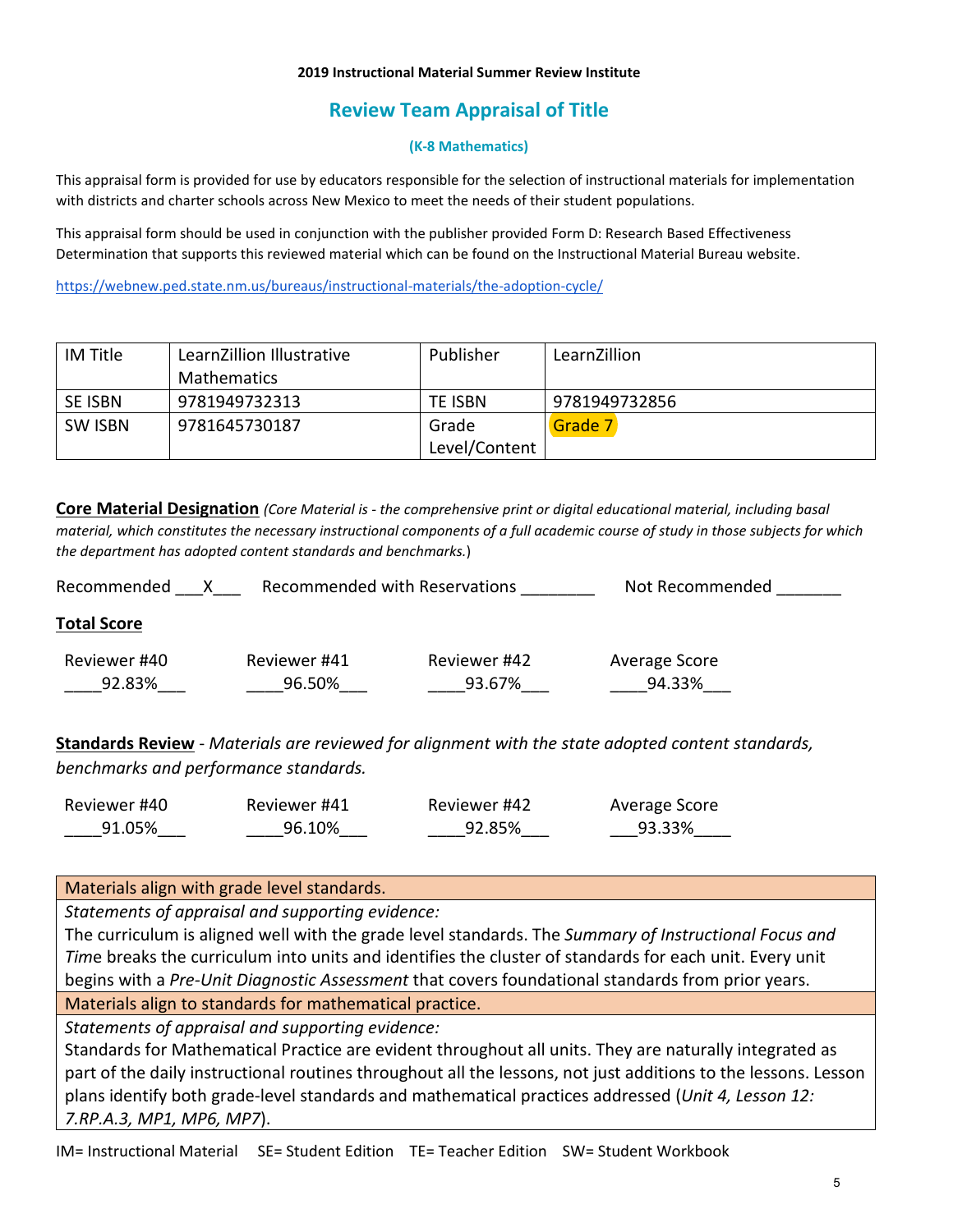Materials show aspects of rigor.

*Statements of appraisal and supporting evidence:*

There is a nice balance of conceptual understanding, procedural fluency, and application of knowledge and skills throughout all the units. (*Grade 7, Unit 5, Lesson 15: "Solving Equations with Rational Numbers")* 

**Math Content Review** - *Materials are reviewed for relevant criteria pertaining to the support for teachers and students in the specific reviewed content area.*

| Reviewer #40 | Reviewer #41 | Reviewer #42 | Average Score |
|--------------|--------------|--------------|---------------|
| 100%         | 100%         | 100%         | 100%          |

Materials are consistent with grade level content, supporting the intent of the delivery and understanding of mathematics.

*Statements of appraisal and supporting evidence:*

Materials cover the grade-level standards in a natural progression. Each lesson includes *Instructional Practices* containing structured strategies to support maximum conceptual understanding of curriculum and development of mathematical practices while anticipating misconceptions and having supports for a range of learners *(Unit 7 Lesson 1 "Teacher Notes" and "About This Lesson").*

Materials support student learning of mathematics.

*Statements of appraisal and supporting evidence:*

Materials provide strategies for a range of learners, i.e. ELLs, ADHD, fine-motor impaired, visually impaired, and processing delayed students (*Unit 2, Lesson 7 "Teacher Notes"*). The curriculum provides numerous opportunities for rich mathematical discourse in structured settings, exploration of math concepts, use of various mathematical models and tools, and a balance of practice in developing skill fluency, conceptual understanding, and application skills.

**All Content Review** - *Materials are reviewed for relevant criteria pertaining to the support for teachers and students in the material regarding the progression of the standards, lesson structure, pacing, assessment, individual learners and cultural relevance.*

| Reviewer #40 | Reviewer #41 | Reviewer #42 | Average Score |
|--------------|--------------|--------------|---------------|
| 96.34%       | 96.95%       | 94.51%       | 95.93%        |

## Materials are consistent with the progression in the standards.

*Statements of appraisal and supporting evidence:*

The materials provide *Pre-Unit Assessment* and *End-of-Unit Assessment*s. The curriculum is spent on grade level content with a review of prior learning embedded in every lesson. Each lesson includes an overview, listing the standards and Standards for Mathematical Practice (*About the Lesson*) that will be covered and the *Teaching Notes* explain connections to prior learning and future learning connected to the lesson.

Materials foster coherence through connections at a single grade, where appropriate and required by the standards.

*Statements of appraisal and supporting evidence:*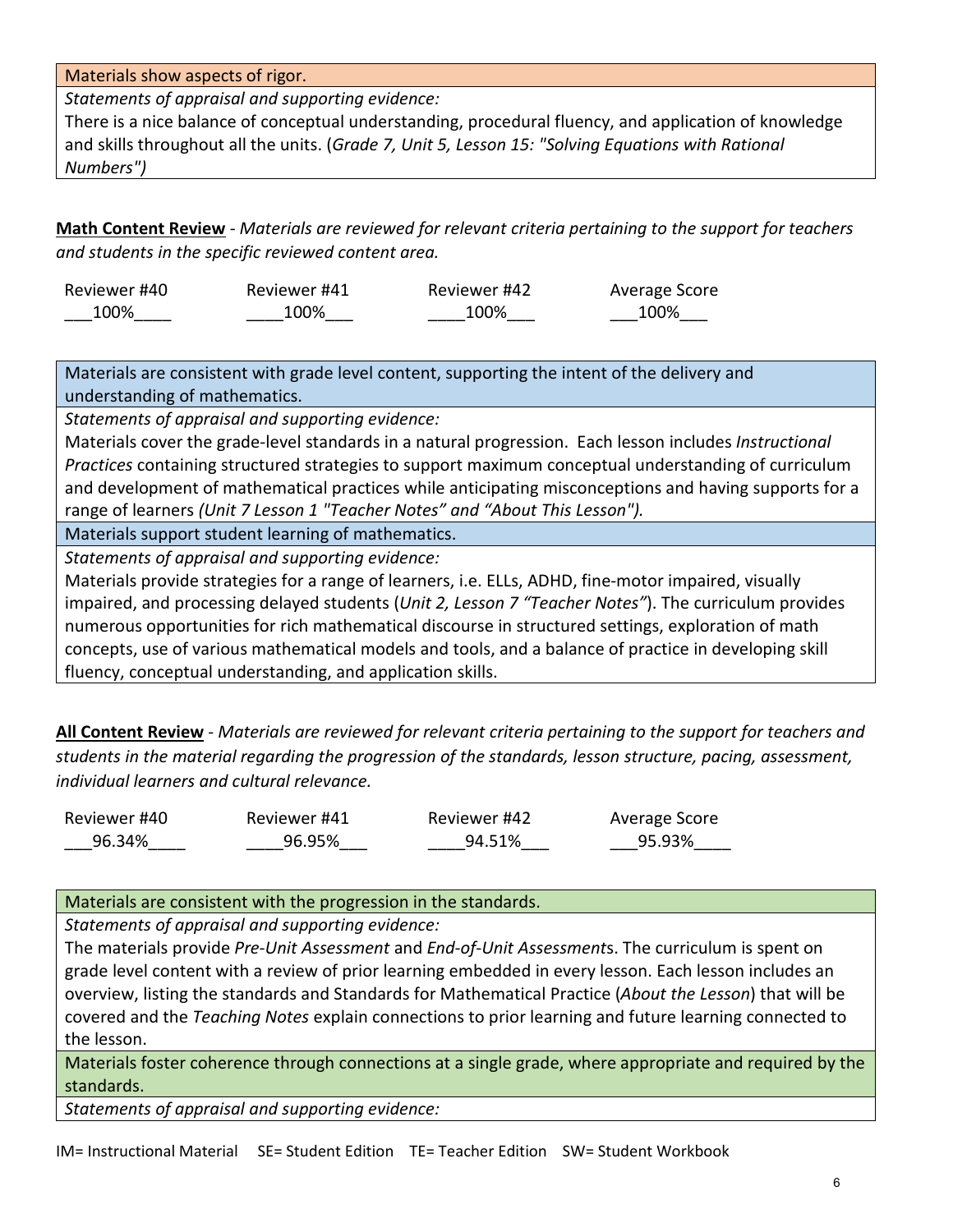Each lesson contains both teacher facing and student facing learning goals in the *About the Lesson* tab of every lesson. The lessons are designed to foster student learning of the content. The *Curriculum Design Principles* shows research-based strategies or instructional practices that develop conceptual understanding and procedural fluency as a key component in the overall design.

Materials are well designed and take into account effective lesson structure and pacing.

*Statements of appraisal and supporting evidence:*

The design of the materials is intentional and well sequenced. The visuals are appealing and support student engagement both in digital and printed formats (*Additional Materials* Tab in each lesson). The materials support students conveying their thinking in multiple ways, such as with tape diagrams, equations, or extended explanations, both in verbal and written form.

Materials offer teachers resources and tools to collect ongoing data about student progress on the standards.

*Statements of appraisal and supporting evidence:*

Monitoring sheets are available throughout the units for the teacher to collect information regarding student strategies used for different tasks (*Unit 2, Lesson 7*). Every lesson incorporates a *cool down* for formative assessment purposes.

Materials give all students extensive opportunities and support to explore key concepts.

*Statements of appraisal and supporting evidence:*

ELL supports are built in to most lessons with *Mathematical Language Routines* (MLR) for teachers to use to assist students. There are anticipated misconceptions included in lessons so that teachers can be prepared to redirect students as necessary. There are strategies for students with disabilities built into the lessons based on the different disabilities students may have. These are all located in the *Teacher Notes* section of each lesson.

Materials support effective use of technology to enhance student learning. Digital materials are accessible and available in multiple platforms.

*Statements of appraisal and supporting evidence:*

Digital applets are embedded in the curriculum to enhance student learning (*Unit 2, Lesson 11*). They are interactive, supportive for visual learners, and provide a connection with the digital world that we live in. Materials can be easily customized for individual learners.

*Statements of appraisal and supporting evidence:*

Teachers can assign customized problem sets digitally or in print format. Optional activities are available depending on the needs of students (*Unit 4, Lesson 4: "Scaling the Mona Lisa"*). Digital applets can be assigned to individual learners as necessary. Extension problems are also available (*Unit 2, Lesson 1: Activity 3*).

Materials take into account cultural perspectives.

*Statements of appraisal and supporting evidence:*

The material meets this criterion. Language and social support strategies can be found in the *Teacher Notes* section of each lesson. Practice problems include topics that relate to middle school students. Graphics represent a wide range of students from different ethnic backgrounds and disabilities (*Unit 8, Lesson 14*).

**Reviewer Professional Summation** - *These materials are reviewed by Level II and Level III educators from across New Mexico. The reviewers have brought their knowledge, experience and expertise into the review of these materials. They offer here their individual summary of the material as a whole.*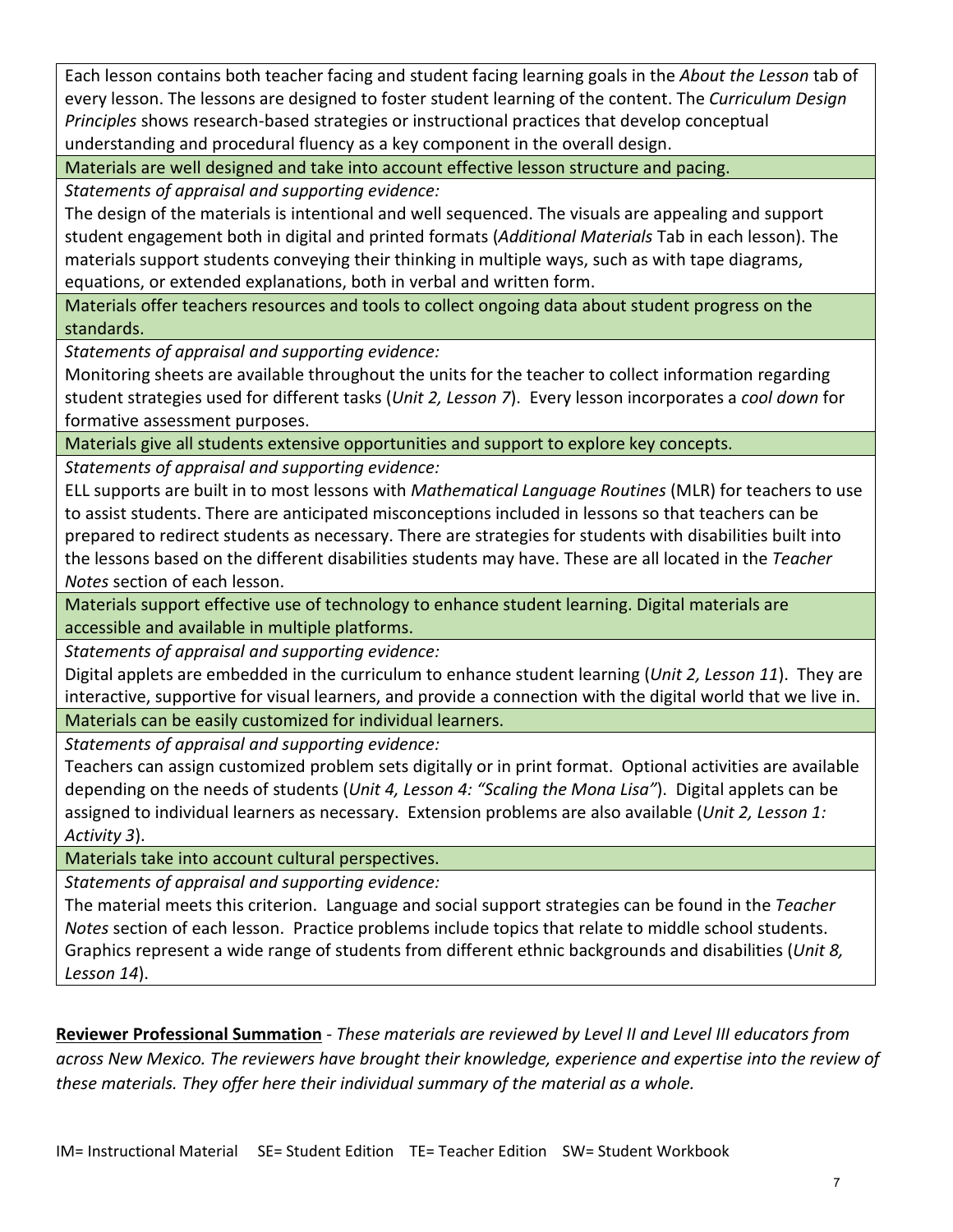Reviewer #40 background and experience: Level II teacher, 18 + years' experience teaching middle school students in a small school district in New Mexico. TESOL endorsed, trained student-centered math coach through PME, trained MSSW in Math facilitator. Current Math Instructional Coach and Director of district's middle school math program.

*Professional summary of material:*

The curriculum materials are well aligned with standards and well sequenced with appropriate connections to both grade level standards and prior grade level content. Multiple types of both formative and summative assessments are included in each unit with supports for monitoring student progress. The Standards for Mathematical Practice are interwoven throughout the entire curriculum as part of the natural process of learning. In addition, there are numerous teaching strategies suggested and explained throughout each lesson. These, along with a strong balance of Aspects of Rigor, will help teachers easily provide effective and rich learning experiences to all types of learners.

Reviewer #41 background and experience: Level II teacher, 13 years of teaching grades 7-12 at a small school in Central New Mexico. Extensive training in the Common Core State Standards in Mathematics and the Standard for Mathematical Practice.

*Professional summary of material:*

The curriculum is well paced and well aligned to the Common Core Standards. The Standards for Mathematical Practice are apparent in every lesson and encourage effective student learning. Students work through rich problems and applications in order to master grade-level content. Students will work together on a daily basis, allowing them to practice mathematical discourse and justify their process. The technology used in the program will be very useful and appealing to students. The digital applets will also give students more opportunities to master the concepts. There are multiple supports for learners of all ranges and students will be able to succeed with this curriculum. Teachers will be able to customize the curriculum with the built-in tools and not have to manipulate it themselves.

Reviewer #42 background and experience: Level III teacher, 9 years of teaching grades 7-8 at a small district in New Mexico, 5 years of training in Common Core State Standards in Mathematics and the Standards of Mathematical Practices.

*Professional summary of material:*

This curriculum covers all grade-level content in a progressive flow of units and lessons. Embedded throughout are digital applets that assist visual learners and technology lovers to conceptually comprehend the material. Every lesson includes teacher notes that help explain how to instruct students on procedural directions; give assistance to a wide range of learners, i.e. visually impaired, conceptual processing delayed, ADHD, ELLs, fine motor skills impaired to name a few; questioning guidance for highquality, deep mathematical discourse; and extension problems/activities for those higher-level students. Daily warm ups and cool downs are incorporated. The same material is available in digital and print.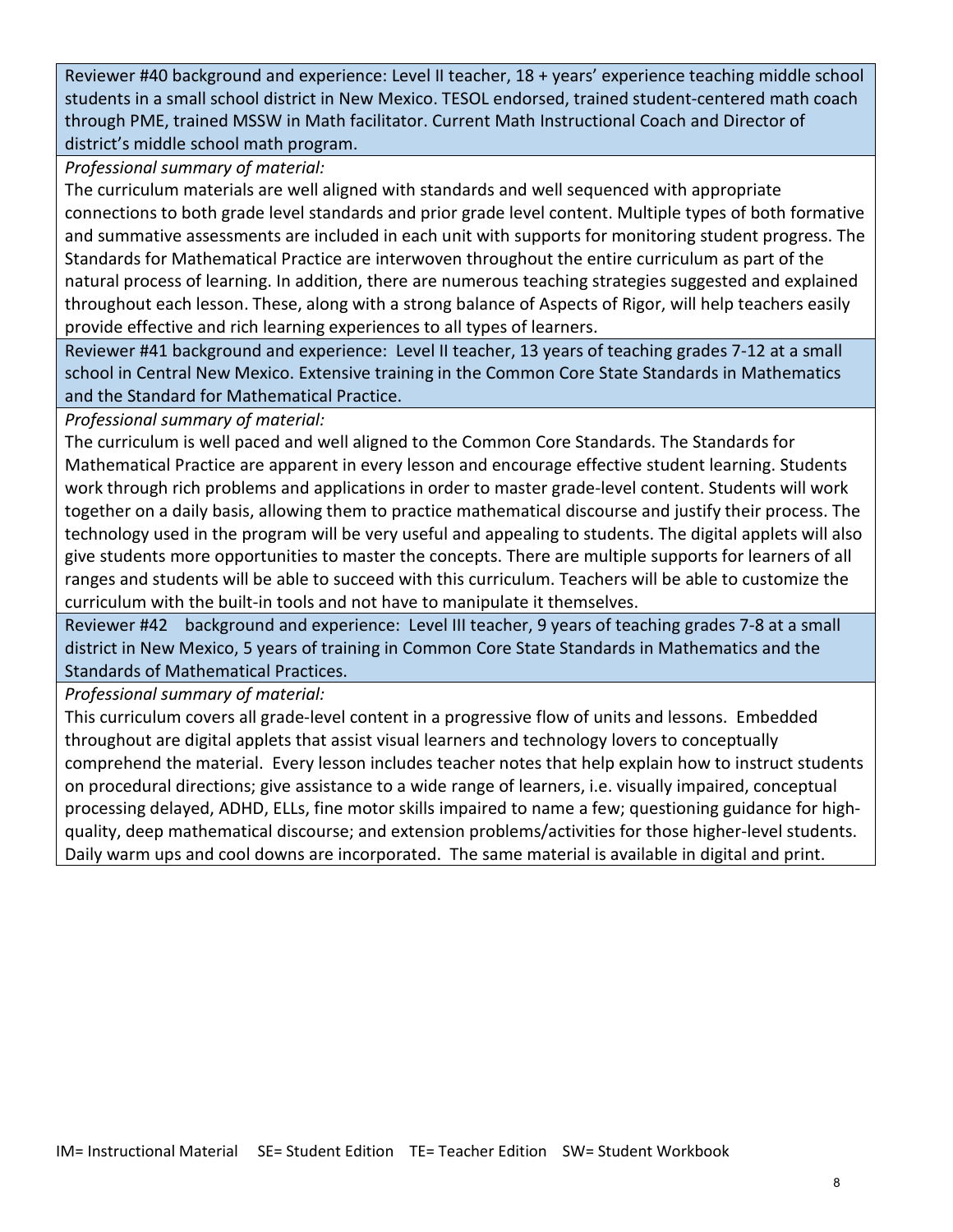#### **2019 Instructional Material Summer Review Institute**

# **Review Team Appraisal of Title**

#### **(K-8 Mathematics)**

This appraisal form is provided for use by educators responsible for the selection of instructional materials for implementation with districts and charter schools across New Mexico to meet the need of their student populations.

This appraisal form should be used in conjunction with the publisher provided Form D: Research Based Effectiveness Determination that supports this reviewed material which can be found on the Instructional Material Bureau website.

<https://webnew.ped.state.nm.us/bureaus/instructional-materials/the-adoption-cycle/>

| IM Title       | LearnZillion Illustrative | Publisher     | LearnZillion  |
|----------------|---------------------------|---------------|---------------|
|                | <b>Mathematics</b>        |               |               |
| <b>SE ISBN</b> | 9781949732320             | TE ISBN       | 9781949732863 |
| <b>SW ISBN</b> | 9781645730194             | Grade         | Grade 8       |
|                |                           | Level/Content |               |

**Core Material Designation** *(Core Material is - the comprehensive print or digital educational material, including basal material, which constitutes the necessary instructional components of a full academic course of study in those subjects for which the department has adopted content standards and benchmarks.*)

| Recommended | Recommended with Reservations | Not Recommended |
|-------------|-------------------------------|-----------------|
|-------------|-------------------------------|-----------------|

## **Total Score**

| Reviewer #76 | Reviewer #77 | Average Score |
|--------------|--------------|---------------|
| 93.83%       | 94.00%       | 93.92%        |

**Standards Review** - *Materials are reviewed for alignment with the state adopted content standards, benchmarks and performance standards.*

| Reviewer #76 | Reviewer #77 | Average Score |
|--------------|--------------|---------------|
| 94.44%       | 92.78%       | 93.61%        |

## Materials align with grade level standards.

*Statements of appraisal and supporting evidence:*

The materials align with grade level standards, both major and supporting. Throughout the units within these materials, students will be able to:

- identify rational and irrational numbers; (8.NS) [Unit 8]
- form equivalent expressions from irrational numbers by estimation and approximate the nearest whole number for square roots of non-perfect squares; (8.NS) [Unit 8]
- estimate where on a number line both rational and irrational square roots; (8.NS) [Unit 8]
- represent rational numbers as decimals, and will be writing given multiplication problems with exponents and different bases as a similar base using the exponent laws; (8. EE) [Units 3&4]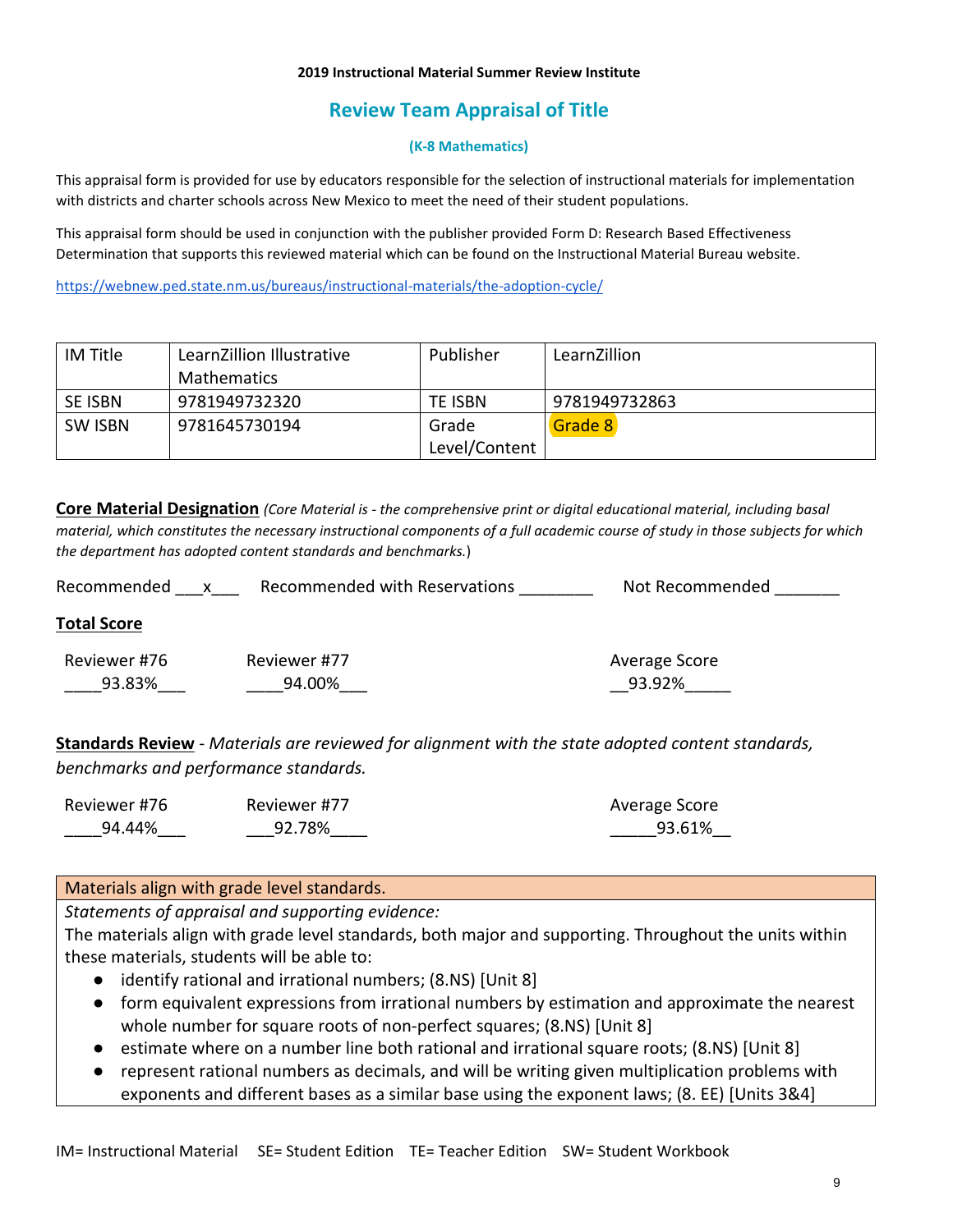- identify and use square roots and cube roots and evaluate square roots of perfect squares; (8.NS) [Unit 8]
- use numbers expressed in the form of a single digit times an integer power of 10 to both estimate quantities and express how many times larger one is than another; (8. EE) [Unit 7]
- understand conceptually that scientific notation is a faster and more efficient method to express and use when dealing with very large or very small numbers; (8. EE)[Unit 7]
- apply the exponent rules to aid in their computation using scientific notation through multiplying, dividing, and estimating solutions using appropriate size measurements; (8. EE)[Unit 7]
- identify the unit rate as the slope, m, of a line; (8. EE)[Units 3&4]
- associate the proportional relationship of slope with linear relationships; (8. EE)[Units 3&4]
- compare proportional relationships using graphs, tables, and equations; (8. EE)[Units 3&4]
- use similar triangles to explain why the slope is the same between any two points on a linear graph; (8. EE)[Units 3&4]
- $\bullet$  derive the equation y=mx to define a line which goes through the origin, and y=mx+b as a line crossing through the y-intercept at any point besides the origin; (8. EE)[Units 3&4]
- practice solving linear equations with rational number coefficients, and use the distributive property to collect like terms; (8. EE)[Units 3&4]
- find rigid transformations that show two figures are congruent and make arguments for why two figures are not congruent; (8.G) [Units 1&2]
- explore the similarity of polygons by examining side lengths and angle measures; (8.G)[Units 1&2]
- understand that transformations (translations, rotations, reflections, dilations) do not change angle measures so similar polygons have congruent corresponding angles and only dilations change side lengths and they change them all by the same scale factor; (8.G)[Units 1&2]
- practice and apply the Pythagorean theorem; (8.G) [Unit 8]
- understand a function is a rule which assigns one output to each input; (8.F)[Unit 5]
- compare properties of functions represented in different ways; (8.F)[Unit 5]
- interpret the rate of change and initial values of linear functions; (8.F) [Unit 5]
- create a scatter plot, identify outliers, fit a line, and determine and interpret the slope of the line; (8.SP) [Unit 6]
- compare actual and predicted values; (8.SP) [Unit 6]
- use precise wording to describe the positive or negative association between two variables given scatter plots of data and talk about trends in data based on the representations in scatter plots; (8.SP) [Unit 6]
- analyze data real-world data with a table and create a scatter plot; (8.SP) [Unit 6]
- identify outliers and fit a line to the scatter plot and the slope of the line is estimated and its meaning interpreted in context; (8.SP) [Unit 6]
- create two segmented bar graphs showing relative frequency based on a two-way table by considering percentages of the rows and columns separately and analyzing to determine if there is an association present in the data. (8.SP) [Unit 6]

When the material presents supporting standards, it does so by connecting two or more standards, of which at least one is a major standard. This material provides sufficient and in depth coverage of the standards in various ways, including several different communication methods (i.e., think-pair-share), formats (multiple choice, fill in the blank, matching, using technology to manipulate graphs, etc.) and accommodated approaches (addresses language barriers for ELLs, provides scaffolding approaches for students with disabilities, provides lesson extensions for students who require challenge within math). Materials align to standards for mathematical practice.

*Statements of appraisal and supporting evidence:*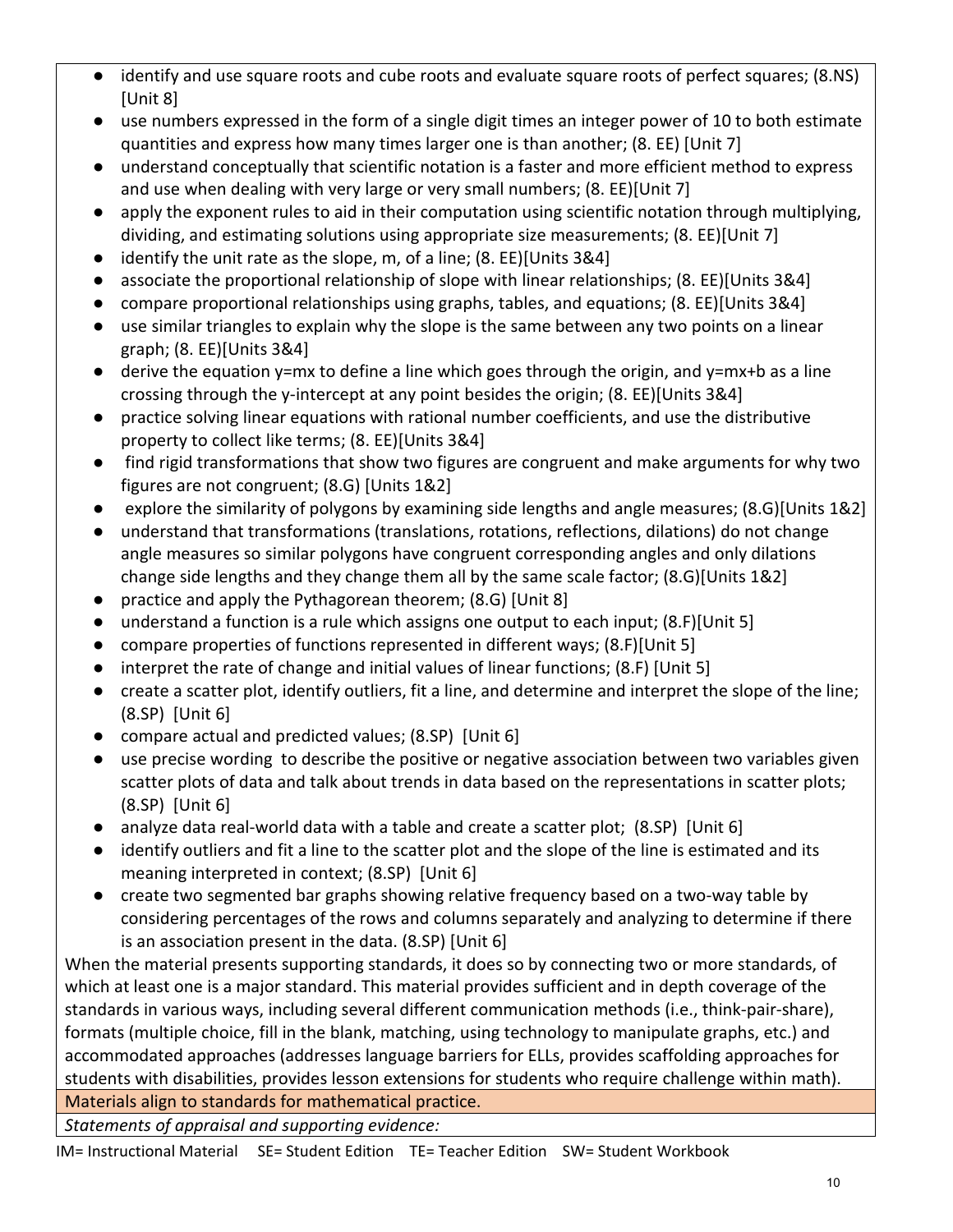Materials align to standards for mathematical practices throughout each lesson. Examples of how the math practices are incorporated throughout the material are:

- Students look for structure when estimating square roots (e.g., 8.3 is closer to 8). Students apply knowledge of integers to help find reasonable estimations for square roots of non- perfect squares. (MP 7, Unit 8, Lesson 5)
- Students reason abstractly and quantitatively by using real-world problems to reason through finding a solution involving scientific notation. The word problems are both concrete and abstract, which provides students with an opportunity to understand why scientific notation is more efficient and accurate when computing very large or small values. (MP 2, Unit 7, Lesson 12)
- Students must attend to precision when subtracting with integers to find the slope of a line. If they miscalculate and do not apply the rules for subtracting integers, they will not find the slope of the given line. (MP 6, Unit 3, Lesson 10)

Furthermore, this material provides recommended strategies which strongly support the math practices, including Algebra Talk, Number Talk, Gallery Walks and Group Presentations, Notice and Wonder, Think-Pair-Share, and many more.

Materials show aspects of rigor.

*Statements of appraisal and supporting evidence:*

These materials provide for the aspects of rigor to be addressed in each unit. The written material and structure of each lesson does allow for students to understand a concept fully by exploring it in depth; students learn new and continue to build on the procedural skills needed to solve equations, geometry formulas, etc.; and students frequently apply both their conceptual understanding (by generalizing) and procedural skills to solve real-world problems.

**Math Content Review** - *Materials are reviewed for relevant criteria pertaining to the support for teachers and students in the specific reviewed content area.*

| Reviewer #76 | Reviewer #77 | Average Score |
|--------------|--------------|---------------|
| 96.43%       | 100.00%      | 98.21%        |

Materials are consistent with grade level content, supporting the intent of the delivery and understanding of mathematics.

*Statements of appraisal and supporting evidence:*

The materials are consistent with grade level content. Each lesson builds on previously learned skills (even from years prior) and enhances student understanding and proficiency for the grade level expectation. The materials do provide for students to explore the standards at a deeper understanding in combination with also supporting the overall progression of skills and content in the grade band and up to 12th grade. The delivery methods are clear, succinct, and efficient for and to both parties involved, i.e., student and teacher.

Materials support student learning of mathematics.

*Statements of appraisal and supporting evidence:*

Material provides opportunities for students to engage in meaningful discourse as a whole group or in pairs. Questions provided to engage discussion are low floor-high ceiling (open-ended) and allow for a variety of students with a variety of knowledge and experience to participate. Material provides information to families about the concepts their child will learn in each unit. It provides a visual representation, explanation, strategies to try at home, and other useful information beneficial to families

IM= Instructional Material SE= Student Edition TE= Teacher Edition SW= Student Workbook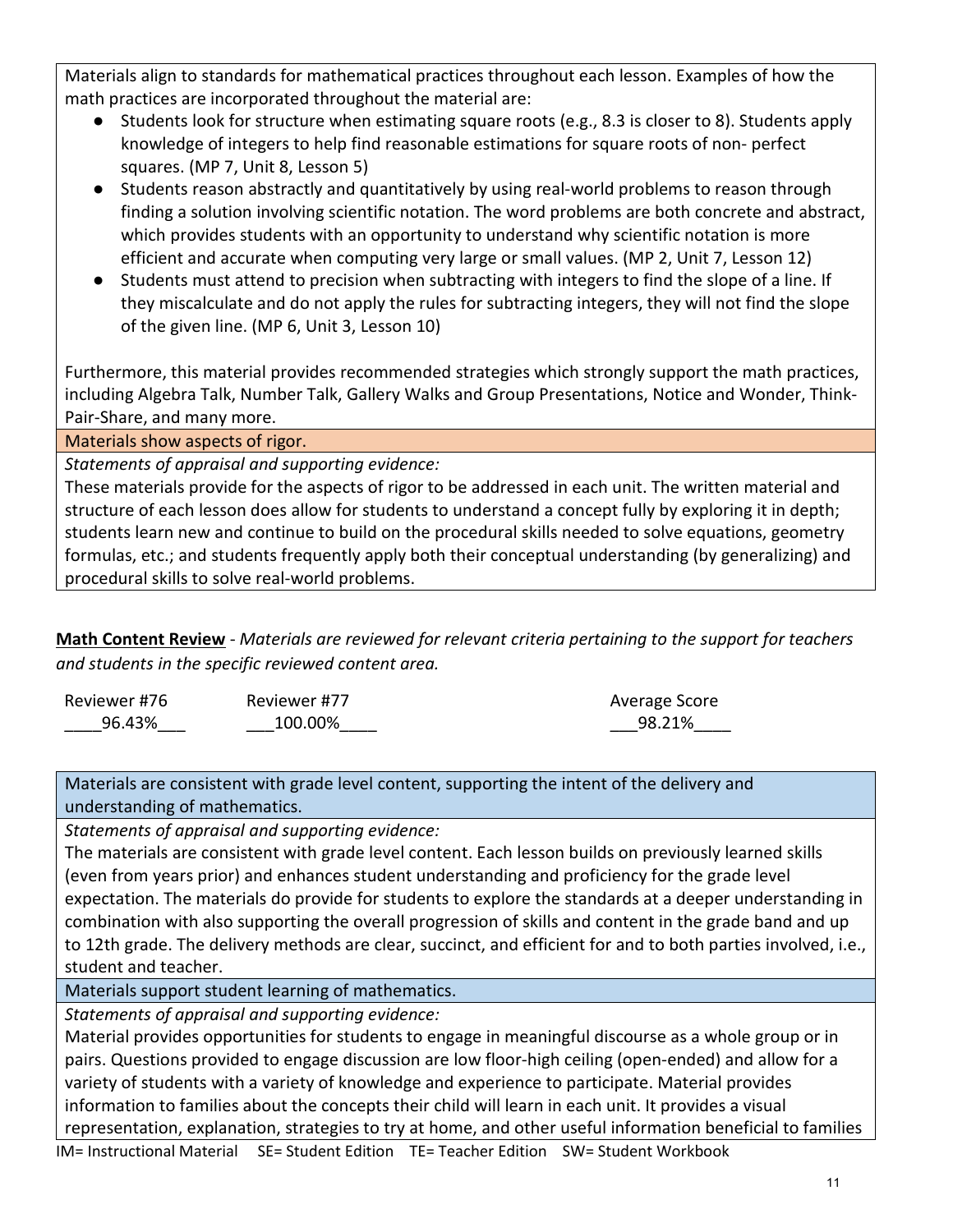to support students in their learning. An additional classroom resource is included within each lesson, which provides additional practice, both concrete and abstract, for the lesson topic. It is in the form of questioning/prompts which can elicit student discourse on the validation of their individual response and provides a platform for students to express their solutions with evidence to strengthen their thinking.

**All Content Review** - *Materials are reviewed for relevant criteria pertaining to the support for teachers and students in the material regarding the progression of the standards, lesson structure, pacing, assessment, individual learners and cultural relevance.*

| Reviewer #76 | Reviewer #77 | Average Score |
|--------------|--------------|---------------|
| 98.17%       | 95.73%       | 96.95%        |

## Materials are consistent with the progressions in the standards.

*Statements of appraisal and supporting evidence:*

Course guide identifies the skill progression based on concept for each applicable grade level in which the student has already learned material or may have been exposed to an initial concept. (Teacher's course guide sample: Unit 1)

Materials foster coherence through connections at a single grade, where appropriate and required by the standards.

*Statements of appraisal and supporting evidence:*

Materials offer problems or activities throughout the lessons which connect two or more standards in cases where the connections are natural and important, e.g., using similar triangles to help describe slope. (Grade 8, Unit 2, Lesson 10)

Materials are well designed and take into account effective lesson structure and pacing.

*Statements of appraisal and supporting evidence:*

Each lesson progresses first with inquiry, exploration, content development, skill practice, synthesis, and closing. (Grade 8, Unit 2, Lesson 12: Using Equations for lines)

To address pacing, the materials include a chart which divides units into instructional and assessment days. (Teacher's course guide sample: Unit Dependency Chart)

Materials offer teachers resources and tools to collect ongoing data about student progress on the standards.

*Statements of appraisal and supporting evidence:*

Materials provide pre-unit/diagnostic assessments at the beginning of each unit to help the teacher identify where common learning gaps may be present, who may need more challenging materials, or who will need longer time to process, etc. Teachers are presented with a recommended method for presenting the materials and assessments, including when to administer assessments, practices, additional resources, etc. Included within the material for each unit is a scoring guide (rubric) for the different types of assessment tasks (performance, written response, constructed response, etc.). There are also suggested remedies within the material in each unit on how to address learning gaps based on the assessment results. Assessments clearly denote which standards are being addressed and emphasized for easier teacher tracking and data collection.

Materials give all students extensive opportunities and support to explore key concepts. *Statements of appraisal and supporting evidence:*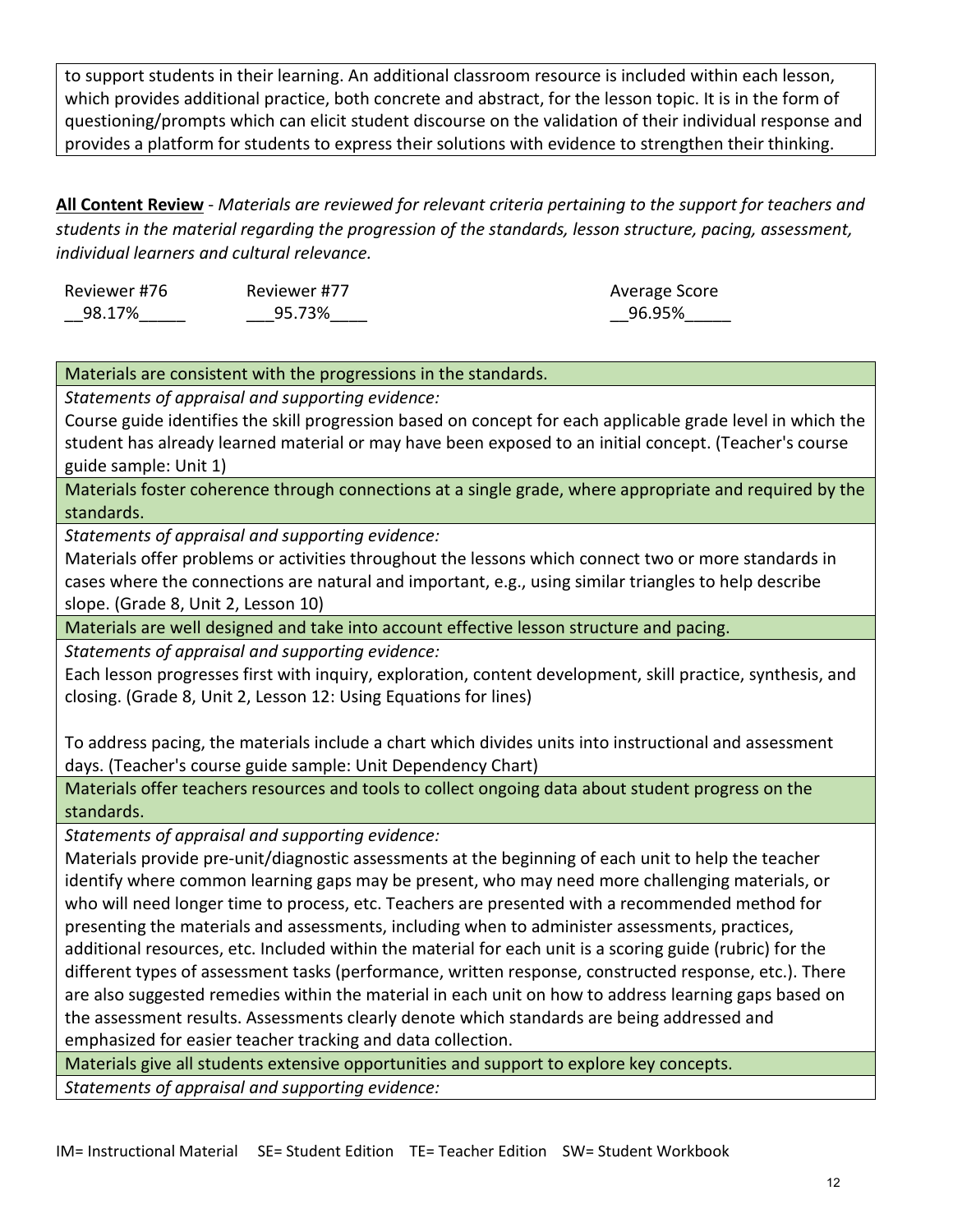Students are presented with visuals which help engage student thinking. Design is not distracting or chaotic. Students integrate technology in their learning by demonstrating through interactive graphs how slope and y-intercept relationships in different lines can impact their solution (e.g., different y-intercept, same m, =no solution). The material also provides in the additional resources tab for each lesson additional practice or extension of each concept.

Materials support effective use of technology to enhance student learning. Digital materials are accessible and available in multiple platforms.

*Statements of appraisal and supporting evidence:*

Students integrate technology in their learning, e.g., demonstrating through interactive graphs how slope and y-intercept relationships in different lines can impact their solution (e.g., different y-intercept, same m, =no solution). For additional practice, support, extension, etc., teachers can assign students activities based on their need in the Digital Applets or practice activities. Multiple platforms and browsers will work with this material, including iPads, Apple computers, Microsoft, Chrome, etc.

Materials can be easily customized for individual learners.

*Statements of appraisal and supporting evidence:*

Materials offer opportunities for teachers to personalize learning for all students whether via recommended strategies, approaches, or given technology. The teacher can customize lessons based on student performance. Materials provide enrichment, additional practice, scaffolding activities, strategies, etc., so that all students may access the content.

Materials take into account cultural perspectives.

*Statements of appraisal and supporting evidence:*

Material is reflective of the cultures and lived experiences of a multicultural society. Materials address ethnic descriptions and other variabilities in population throughout its lessons, e.g., students of varied color and physical ability are shown.

By using structured methods for class discussions, gallery, and group presentations, the material offers a platform for building student confidence, critical thinking, and ownership of their convictions.

**Reviewer Professional Summation** - *These materials are reviewed by Level II and Level III educators from across New Mexico. The reviewers have brought their knowledge, experience and expertise into the review of these materials. They offer here their individual summary of the material as a whole.* 

Reviewer #76 background and experience:

I am a dual licensed, Level III teacher (PreK-12 Special Education and K-8 Elementary Education) and am Highly Qualified in math content. I have been a licensed teacher for ten years. My teaching experience has occurred in a variety of places, from the south valley in Albuquerque to the northwest side of Albuquerque, and finally in my hometown, Rio Rancho. I have taught in a variety of classroom settings, including the intensive support, small group, emotionally fragile, and inclusion settings.

*Professional summary of material:*

I strongly recommend this material to any teacher looking for the opportunity to differentiate each lesson without re-inventing the given curriculum. This source provides significant support to teachers in the introduction, beginning of each unit, and has practical planning supports embedded within each lesson. Data tracking is both efficient and easy to use for teachers, and for students who may also keep a running record of their performance. The material has a nice balance between print and digital materials, and the design is clear, easy to access, and non-distracting. There is a sufficient amount of material which covers the standards throughout all 9 Units, or the entire school year. Overall, I highly recommend this material.